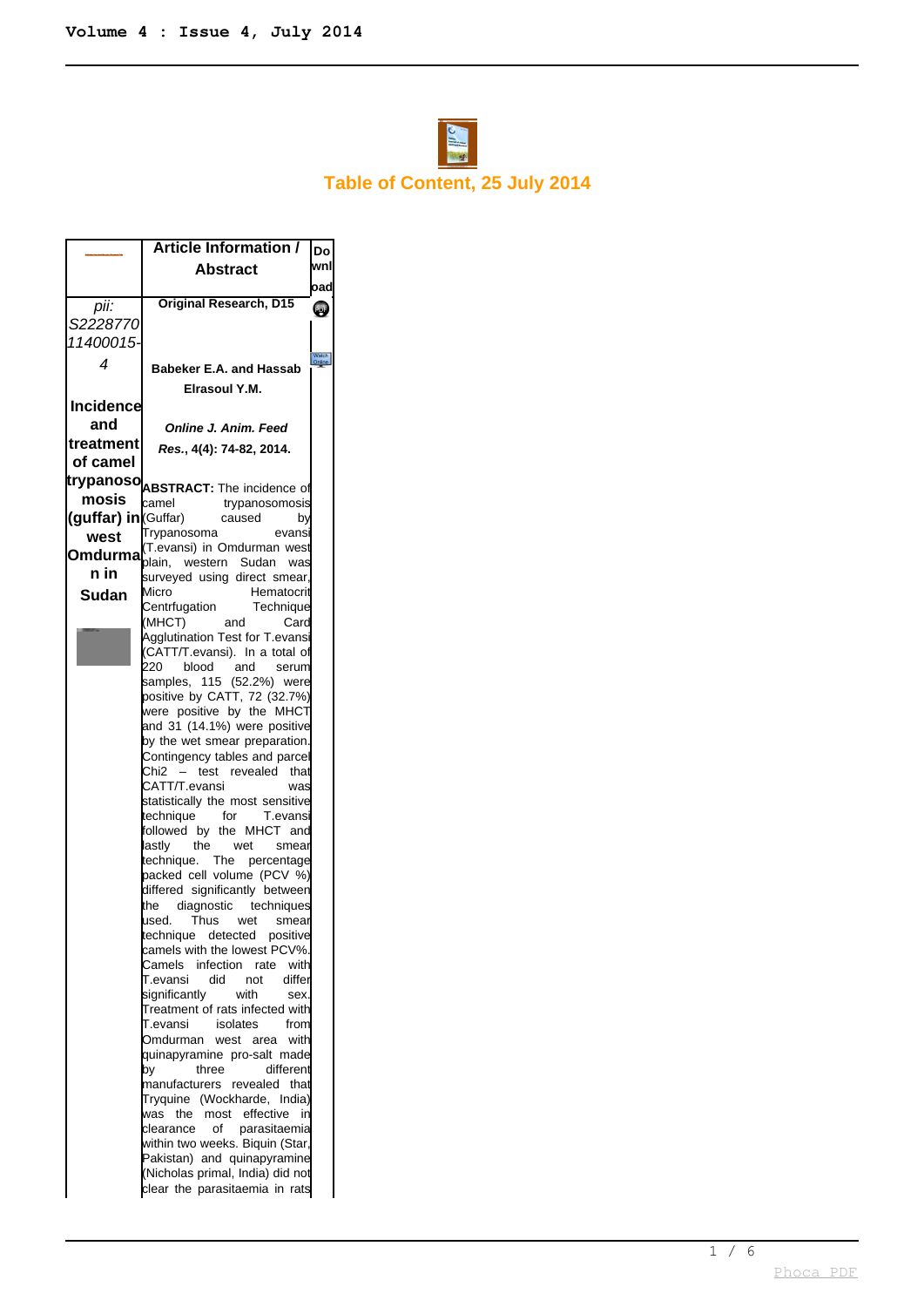during the same period. The results are discussed in relation to studies leading to control of T.evansi in camels using chemotherapy and chemoprophylaxis. **Keywords:** Trypanosomosis, Dromedary camel, Guffar, MHCT, CATT. **Review Article, D16** pii: **PD** S2228770 11400016- 4 **Tesfa A., Garikipati D.K. Genetic Online J. Anim. Feed and Res. , 4(4): 83-90, 2014. non-genet ic parameter ABSTRACT:** Ethiopia is<br> **parameter** endowed with diverse endowed with diverse **estimates** ecosystems inhabited by an abundant diversity of animal, **of dairy** plant and microbial genetic **cattle in** resources due to the **Ethiopia:** availability of diverse **A review** agro-ecology. The productivity of any species depends argely on their reproductive performance. Reproduction is an indicator of reproductive efficiency and the rate of genetic progress in both selection and crossbreeding<br>programs. Reproductive Reproductive performance does not usually refer to a single trait, but to a combination of many traits and is an indicator of reproductive efficiency and the rate of genetic progress. The<br>main indicators of main indicators of<br>reproductive performance performance those are reported by many authors are age at first service, age at first calving, calving interval, days open and number of services per conception. The non-genetic factors like sex of calf, season, year, and parity had<br>significant effect on significant effect or<br>reproductive performance performance traits. Knowledge on these factors and their influence on **cattle** performance are important in management and<br>selection decisions. selection Development of breeding objectives and effective<br>genetic improvement improvement programs require knowledge of the genetic variation among economically important traits and accurate estimates of heritability, repeatability and genetic correlations of these traits. The estimates of genetic parameters are helpful in determining the method of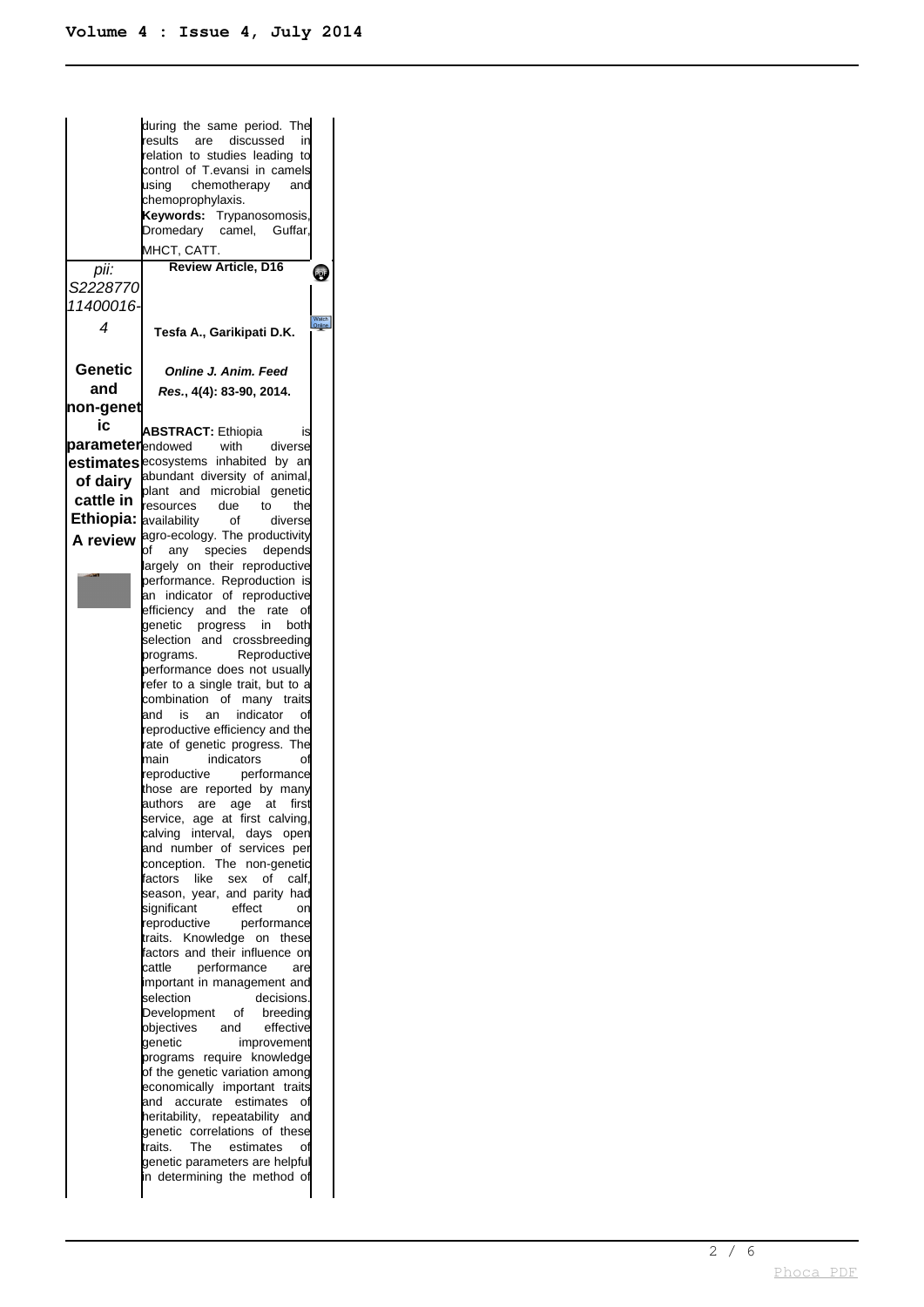|                               | selection to predict direct and<br>correlated<br>response<br>to<br>selection, choosing a breeding<br>system to be adopted<br>for<br>future improvement as well as<br>laenetic<br>gains.<br>The<br>reproductive performance of<br>Ethiopian<br>indigenous<br>and<br>exotic breeds producing in the<br>country is low due to various<br>environmental<br>factors<br>and<br>absence of integrated record<br>on the sector that leads<br>a<br>biased<br>result<br>and<br>recommendations<br>οf<br>the<br>genetic parameter estimates.<br>Selection and designing<br>οf<br>breeding<br>programs<br>for<br>improving the production and<br>productivity of<br>indigenous<br>breed through keeping their<br>hative potentials should<br>be<br>based on the results obtained<br>from<br>accurate<br>genetic<br>estimates<br>like<br>parameter<br>heritability, repeatability<br>and<br>correlation between traits.<br>Keywords: Genetic<br>Non-Genetic<br>Parameters.<br>Parameters And Reproductive<br>Performance |                 |
|-------------------------------|-------------------------------------------------------------------------------------------------------------------------------------------------------------------------------------------------------------------------------------------------------------------------------------------------------------------------------------------------------------------------------------------------------------------------------------------------------------------------------------------------------------------------------------------------------------------------------------------------------------------------------------------------------------------------------------------------------------------------------------------------------------------------------------------------------------------------------------------------------------------------------------------------------------------------------------------------------------------------------------------------------------|-----------------|
| pii:                          | <b>Original Research, D17</b>                                                                                                                                                                                                                                                                                                                                                                                                                                                                                                                                                                                                                                                                                                                                                                                                                                                                                                                                                                               | <b>e</b>        |
| S2228770<br>11400017-         |                                                                                                                                                                                                                                                                                                                                                                                                                                                                                                                                                                                                                                                                                                                                                                                                                                                                                                                                                                                                             |                 |
| 4                             |                                                                                                                                                                                                                                                                                                                                                                                                                                                                                                                                                                                                                                                                                                                                                                                                                                                                                                                                                                                                             |                 |
|                               | Ojebiyi O.O, Oladunjoye<br>I.O., Rafiu T.A., Shittu M.D.<br>Ajayi O.                                                                                                                                                                                                                                                                                                                                                                                                                                                                                                                                                                                                                                                                                                                                                                                                                                                                                                                                        | Watch<br>Online |
| Synergisti<br>c effects<br>of | <b>Online J. Anim. Feed</b><br>Res., 4(4): 91-96, 2014.                                                                                                                                                                                                                                                                                                                                                                                                                                                                                                                                                                                                                                                                                                                                                                                                                                                                                                                                                     |                 |
| hatchery                      | <b>ABSTRACT:</b> In an attempt to                                                                                                                                                                                                                                                                                                                                                                                                                                                                                                                                                                                                                                                                                                                                                                                                                                                                                                                                                                           |                 |
| bv-produc<br>ts and           | broaden the scope in the use                                                                                                                                                                                                                                                                                                                                                                                                                                                                                                                                                                                                                                                                                                                                                                                                                                                                                                                                                                                |                 |
| cassava                       | bf<br>non-conventional<br>feed<br>resource for rabbit production.                                                                                                                                                                                                                                                                                                                                                                                                                                                                                                                                                                                                                                                                                                                                                                                                                                                                                                                                           |                 |
| peel meal∣                    | synergistic effects<br>the<br>οf                                                                                                                                                                                                                                                                                                                                                                                                                                                                                                                                                                                                                                                                                                                                                                                                                                                                                                                                                                            |                 |
| mixtures                      | combined hatchery waste and                                                                                                                                                                                                                                                                                                                                                                                                                                                                                                                                                                                                                                                                                                                                                                                                                                                                                                                                                                                 |                 |
| on the                        | cassava peel meal (HWCPM)<br>on<br>the<br>performance<br>(3:2)                                                                                                                                                                                                                                                                                                                                                                                                                                                                                                                                                                                                                                                                                                                                                                                                                                                                                                                                              |                 |
| performa                      | characteristics<br>οf<br>growing                                                                                                                                                                                                                                                                                                                                                                                                                                                                                                                                                                                                                                                                                                                                                                                                                                                                                                                                                                            |                 |
| nce of                        | rabbits<br>investigated<br>were                                                                                                                                                                                                                                                                                                                                                                                                                                                                                                                                                                                                                                                                                                                                                                                                                                                                                                                                                                             |                 |
| <b>crossbred</b>              | using<br>twenty<br>eight<br>(28)<br>crossbred growing rabbits of                                                                                                                                                                                                                                                                                                                                                                                                                                                                                                                                                                                                                                                                                                                                                                                                                                                                                                                                            |                 |
| qrowing                       | between 6 to 8 weeks of age.                                                                                                                                                                                                                                                                                                                                                                                                                                                                                                                                                                                                                                                                                                                                                                                                                                                                                                                                                                                |                 |
| rabbits                       | The hatchery wastes (candled<br>out egg and dead in embryo)<br>were cooked for one hour at<br>1000C.<br>dried<br>sun<br>anc<br>combined<br>with<br>driec<br>sun<br>peels in<br>ratio<br>cassava<br>3.2<br>Four experimental diets were<br>formulated with<br>the<br>contro<br>HWCPM.<br>having<br>no<br>Other<br>three<br>diets<br>had<br>HWCPM<br>included in them at 5, 10, and                                                                                                                                                                                                                                                                                                                                                                                                                                                                                                                                                                                                                           |                 |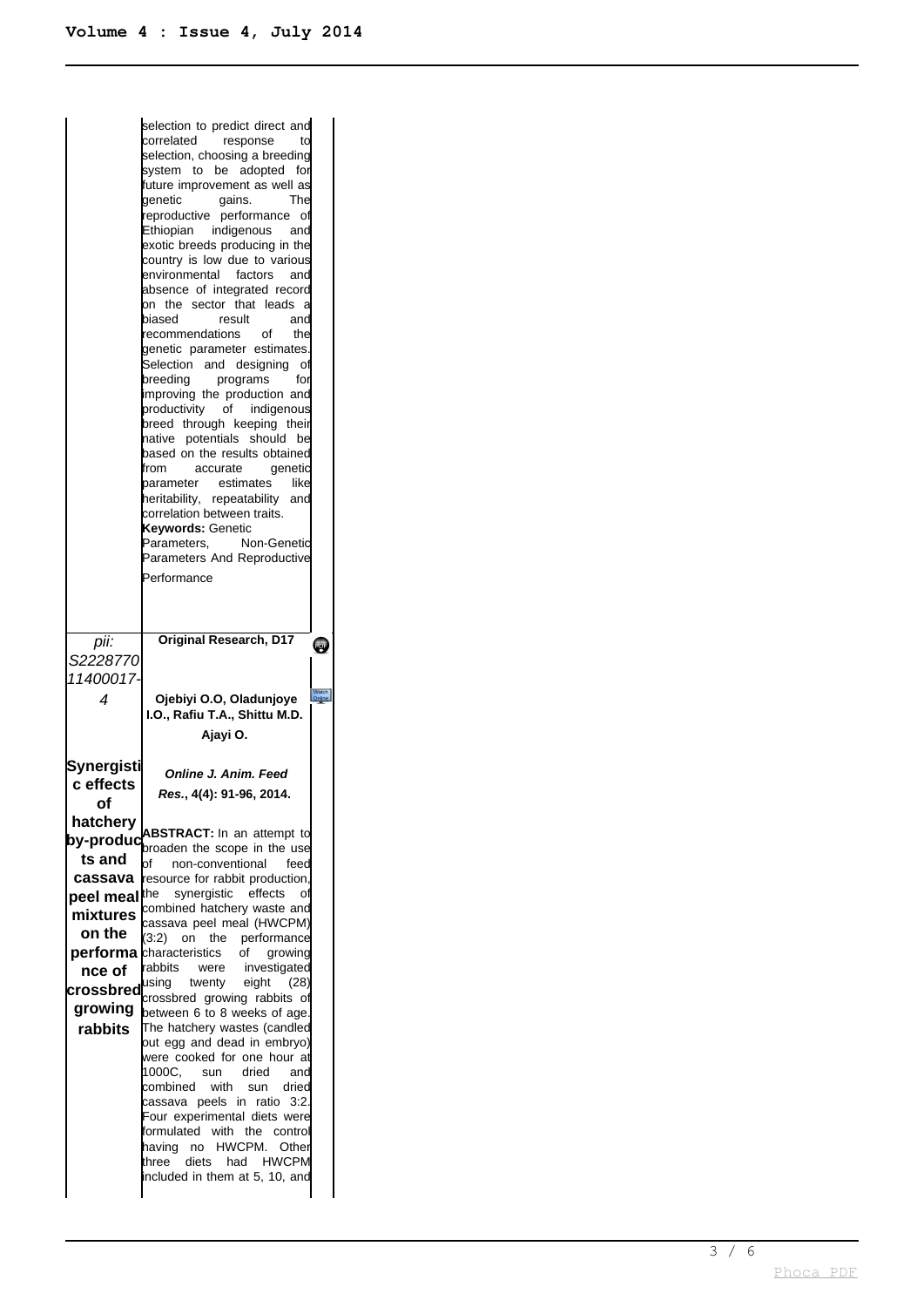|               | 15%. Four groups of seven<br>rabbits<br>randomly<br>were<br>assigned to the four diets in a<br>completely randomized design<br>with each rabbit serving as a<br>replicate. Results shows that<br>rabbits on the control diet had<br>lower (P<0.05) final weight<br>$(1207.5 \pm 104.66g)$ than those<br>fed 5% (1452.25 $\pm$ 57.42g),<br>10% (1596.25 $\pm$ 46.21g) and<br>15% (1350.25 ± 107.21g)<br>HWCPM<br>containing<br>diets.<br>Feed intake increased linearly<br>(P<0.05) with increasing levels<br>of HWCPM in the diets while<br>feed cost per kg as well as<br>feed cost per kg weight gain<br>decreased linearly (P<0.05).<br>Production costs were lower in<br>the diets fed HWCPM diets<br>than in the control reaching<br>the lowest at 10% inclusion<br>level. Digestibility of nutrients<br>was not affected by dietary<br>treatments. Results indicated<br>that the relative organ weights<br>were not (P>0.05) affected by<br>dietary<br>treatments.<br>was<br>It<br>concluded that HWCPM can<br>be included in growing rabbits<br>diets up to 15% however the<br>highest<br>return in terms<br>οf<br>lower production cost is in<br>favour of 10% inclusion.<br>Keywords: Non-Conventional<br>Feed.<br>Hatchery<br>Waste.<br>Cassava<br>Peel, Performance<br>Characteristics, Feed Cost |                 |
|---------------|--------------------------------------------------------------------------------------------------------------------------------------------------------------------------------------------------------------------------------------------------------------------------------------------------------------------------------------------------------------------------------------------------------------------------------------------------------------------------------------------------------------------------------------------------------------------------------------------------------------------------------------------------------------------------------------------------------------------------------------------------------------------------------------------------------------------------------------------------------------------------------------------------------------------------------------------------------------------------------------------------------------------------------------------------------------------------------------------------------------------------------------------------------------------------------------------------------------------------------------------------------------------------------------------------------------|-----------------|
|               |                                                                                                                                                                                                                                                                                                                                                                                                                                                                                                                                                                                                                                                                                                                                                                                                                                                                                                                                                                                                                                                                                                                                                                                                                                                                                                              |                 |
| pii:          | <b>Original Research, D18</b>                                                                                                                                                                                                                                                                                                                                                                                                                                                                                                                                                                                                                                                                                                                                                                                                                                                                                                                                                                                                                                                                                                                                                                                                                                                                                | $\bullet$       |
| S2228770      |                                                                                                                                                                                                                                                                                                                                                                                                                                                                                                                                                                                                                                                                                                                                                                                                                                                                                                                                                                                                                                                                                                                                                                                                                                                                                                              |                 |
| 11400018-     |                                                                                                                                                                                                                                                                                                                                                                                                                                                                                                                                                                                                                                                                                                                                                                                                                                                                                                                                                                                                                                                                                                                                                                                                                                                                                                              | Watch<br>Online |
| 4             | Fratini R., Riccioli F.,                                                                                                                                                                                                                                                                                                                                                                                                                                                                                                                                                                                                                                                                                                                                                                                                                                                                                                                                                                                                                                                                                                                                                                                                                                                                                     |                 |
|               | Marone E.                                                                                                                                                                                                                                                                                                                                                                                                                                                                                                                                                                                                                                                                                                                                                                                                                                                                                                                                                                                                                                                                                                                                                                                                                                                                                                    |                 |
| <b>Cattle</b> |                                                                                                                                                                                                                                                                                                                                                                                                                                                                                                                                                                                                                                                                                                                                                                                                                                                                                                                                                                                                                                                                                                                                                                                                                                                                                                              |                 |
| Breeding      | Online J. Anim. Feed                                                                                                                                                                                                                                                                                                                                                                                                                                                                                                                                                                                                                                                                                                                                                                                                                                                                                                                                                                                                                                                                                                                                                                                                                                                                                         |                 |
| and           | Res., 4(4): 97-101, 2014.                                                                                                                                                                                                                                                                                                                                                                                                                                                                                                                                                                                                                                                                                                                                                                                                                                                                                                                                                                                                                                                                                                                                                                                                                                                                                    |                 |
| Territory:    |                                                                                                                                                                                                                                                                                                                                                                                                                                                                                                                                                                                                                                                                                                                                                                                                                                                                                                                                                                                                                                                                                                                                                                                                                                                                                                              |                 |
|               | a Survey <b>ABSTRACT:</b> This study aims                                                                                                                                                                                                                                                                                                                                                                                                                                                                                                                                                                                                                                                                                                                                                                                                                                                                                                                                                                                                                                                                                                                                                                                                                                                                    |                 |
| on the        | to highlight the importance of                                                                                                                                                                                                                                                                                                                                                                                                                                                                                                                                                                                                                                                                                                                                                                                                                                                                                                                                                                                                                                                                                                                                                                                                                                                                               |                 |
|               | Maremma <sup>la cattle race native in an area</sup>                                                                                                                                                                                                                                                                                                                                                                                                                                                                                                                                                                                                                                                                                                                                                                                                                                                                                                                                                                                                                                                                                                                                                                                                                                                          |                 |
| na Breed      | of the territory of Tuscany.                                                                                                                                                                                                                                                                                                                                                                                                                                                                                                                                                                                                                                                                                                                                                                                                                                                                                                                                                                                                                                                                                                                                                                                                                                                                                 |                 |
|               | The Maremmana breed is a<br>Raised in <sub>valuable breed raised in the</sub>                                                                                                                                                                                                                                                                                                                                                                                                                                                                                                                                                                                                                                                                                                                                                                                                                                                                                                                                                                                                                                                                                                                                                                                                                                |                 |
| Tuscany       | pastures that stretch between                                                                                                                                                                                                                                                                                                                                                                                                                                                                                                                                                                                                                                                                                                                                                                                                                                                                                                                                                                                                                                                                                                                                                                                                                                                                                |                 |
|               | southern<br>Tuscany<br>and                                                                                                                                                                                                                                                                                                                                                                                                                                                                                                                                                                                                                                                                                                                                                                                                                                                                                                                                                                                                                                                                                                                                                                                                                                                                                   |                 |
|               | horthern Lazio. A sample<br>οt<br>farms<br>12<br>was<br>analyzed                                                                                                                                                                                                                                                                                                                                                                                                                                                                                                                                                                                                                                                                                                                                                                                                                                                                                                                                                                                                                                                                                                                                                                                                                                             |                 |
|               | through<br>direct<br>interview,                                                                                                                                                                                                                                                                                                                                                                                                                                                                                                                                                                                                                                                                                                                                                                                                                                                                                                                                                                                                                                                                                                                                                                                                                                                                              |                 |
|               | carried out at the farm. The                                                                                                                                                                                                                                                                                                                                                                                                                                                                                                                                                                                                                                                                                                                                                                                                                                                                                                                                                                                                                                                                                                                                                                                                                                                                                 |                 |
|               | surveyed implement<br>farms<br>organic farming, according to                                                                                                                                                                                                                                                                                                                                                                                                                                                                                                                                                                                                                                                                                                                                                                                                                                                                                                                                                                                                                                                                                                                                                                                                                                                 |                 |
|               | precise rules. The aspect that                                                                                                                                                                                                                                                                                                                                                                                                                                                                                                                                                                                                                                                                                                                                                                                                                                                                                                                                                                                                                                                                                                                                                                                                                                                                               |                 |
|               | mostly catches<br>the<br>in                                                                                                                                                                                                                                                                                                                                                                                                                                                                                                                                                                                                                                                                                                                                                                                                                                                                                                                                                                                                                                                                                                                                                                                                                                                                                  |                 |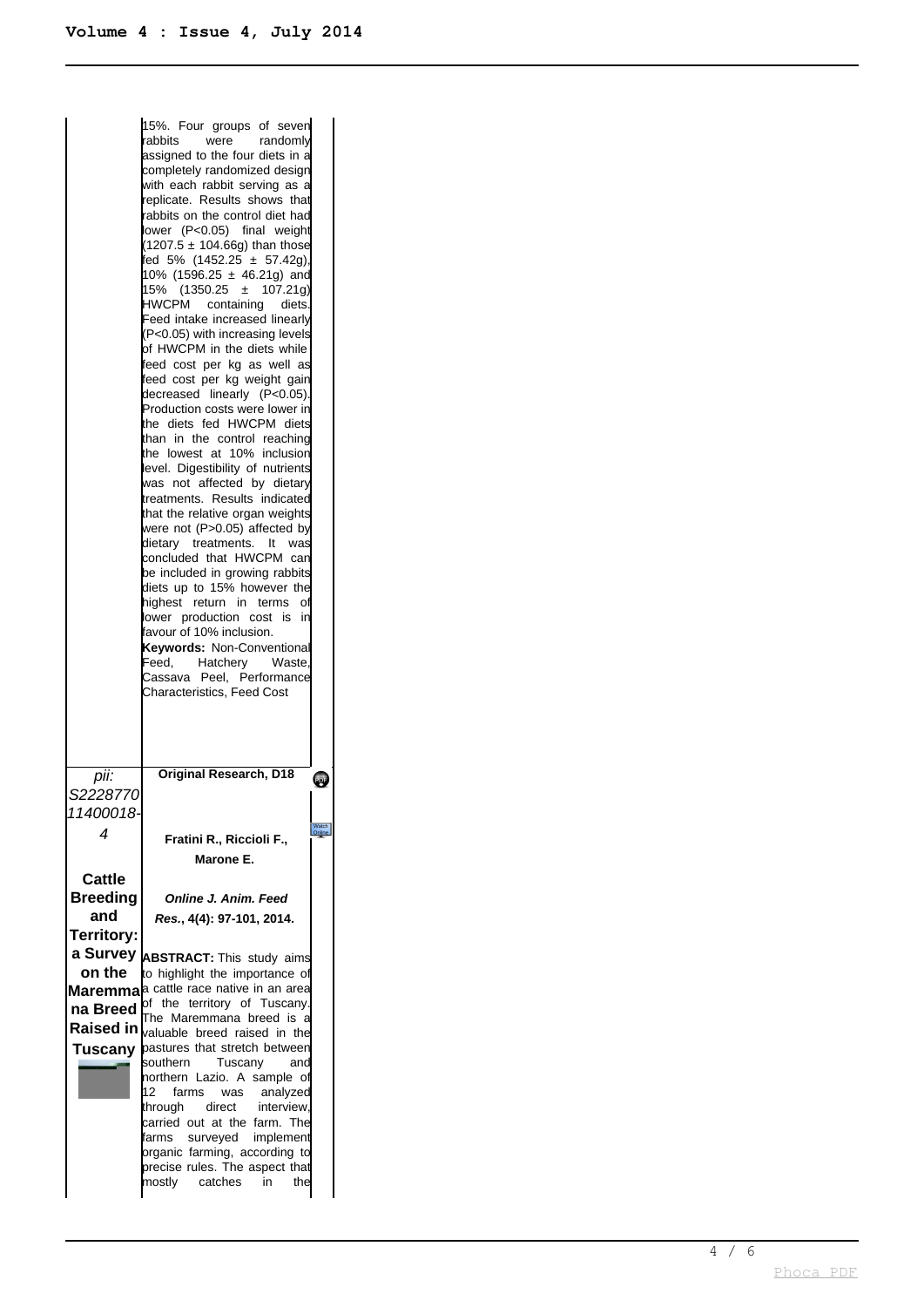|                | interviews<br>is that the<br>only<br>activity<br>livestock<br>is<br>not<br>for<br>sufficient<br>economic<br>development of this rural area;<br>fact<br>most of the<br>farms<br>in<br>multi-functional.<br>berform<br>practicing<br>agritourism<br>activities.<br>In<br>terms<br>Οİ<br>remuneration of the factors of<br>production<br>used<br>animal<br>-in<br>husbandry<br>it seems<br>that<br>especially<br>farms<br>with<br>few<br>animals require the integration<br>agricultural income<br>bf<br>with<br>other business activities.<br>Keywords: Cattle Breeding,<br>Marketing, Production Costs |                 |
|----------------|-------------------------------------------------------------------------------------------------------------------------------------------------------------------------------------------------------------------------------------------------------------------------------------------------------------------------------------------------------------------------------------------------------------------------------------------------------------------------------------------------------------------------------------------------------------------------------------------------------|-----------------|
| pii:           | <b>Original Research, D19</b>                                                                                                                                                                                                                                                                                                                                                                                                                                                                                                                                                                         | 2               |
| S2228770       |                                                                                                                                                                                                                                                                                                                                                                                                                                                                                                                                                                                                       |                 |
| 11400019       |                                                                                                                                                                                                                                                                                                                                                                                                                                                                                                                                                                                                       | Watch<br>Online |
| 4              | Mayouf R., Benaissa M.H.,<br>Bentria Y., Aoun F.Z., Halis                                                                                                                                                                                                                                                                                                                                                                                                                                                                                                                                             |                 |
| Reproduc       | Υ.                                                                                                                                                                                                                                                                                                                                                                                                                                                                                                                                                                                                    |                 |
| tive           |                                                                                                                                                                                                                                                                                                                                                                                                                                                                                                                                                                                                       |                 |
| performa       | Online J. Anim. Feed                                                                                                                                                                                                                                                                                                                                                                                                                                                                                                                                                                                  |                 |
| nce of         | Res., 4(4): 102-106, 2014.                                                                                                                                                                                                                                                                                                                                                                                                                                                                                                                                                                            |                 |
| <b>Camelus</b> | dromedariABSTRACT: A questionnaire                                                                                                                                                                                                                                                                                                                                                                                                                                                                                                                                                                    |                 |
| us in the      | survey and group discussions                                                                                                                                                                                                                                                                                                                                                                                                                                                                                                                                                                          |                 |
| El-Oued        | conducted<br>were<br>to                                                                                                                                                                                                                                                                                                                                                                                                                                                                                                                                                                               |                 |
| region,        | characterize the reproductive<br>performances of<br>camels<br>at                                                                                                                                                                                                                                                                                                                                                                                                                                                                                                                                      |                 |
| <b>Algeria</b> | their<br>natural<br>pastoralist                                                                                                                                                                                                                                                                                                                                                                                                                                                                                                                                                                       |                 |
|                | management systems<br>in                                                                                                                                                                                                                                                                                                                                                                                                                                                                                                                                                                              |                 |
|                | Oued region, southern east of<br>Algeria. A total of 60 breeders                                                                                                                                                                                                                                                                                                                                                                                                                                                                                                                                      |                 |
|                | were included in the<br>study.                                                                                                                                                                                                                                                                                                                                                                                                                                                                                                                                                                        |                 |
|                | The results about the level of                                                                                                                                                                                                                                                                                                                                                                                                                                                                                                                                                                        |                 |
|                | education<br>among<br>camel<br>herders in El Oued region                                                                                                                                                                                                                                                                                                                                                                                                                                                                                                                                              |                 |
|                | revealed that the majority of                                                                                                                                                                                                                                                                                                                                                                                                                                                                                                                                                                         |                 |
|                | blder herders were<br>illiterate<br>80% while 15% had primary                                                                                                                                                                                                                                                                                                                                                                                                                                                                                                                                         |                 |
|                | school education. The camel                                                                                                                                                                                                                                                                                                                                                                                                                                                                                                                                                                           |                 |
|                | management dominating<br>in                                                                                                                                                                                                                                                                                                                                                                                                                                                                                                                                                                           |                 |
|                | the study areas is traditional<br>Mature<br>homadic.<br>female                                                                                                                                                                                                                                                                                                                                                                                                                                                                                                                                        |                 |
|                | camels<br>were<br>dominant                                                                                                                                                                                                                                                                                                                                                                                                                                                                                                                                                                            |                 |
|                | (64.68%) in the camel herd.<br>The ratio of male to female                                                                                                                                                                                                                                                                                                                                                                                                                                                                                                                                            |                 |
|                | camel was 1:60.7. Mean age                                                                                                                                                                                                                                                                                                                                                                                                                                                                                                                                                                            |                 |
|                | at first calving and calving                                                                                                                                                                                                                                                                                                                                                                                                                                                                                                                                                                          |                 |
|                | interval were 4.66±0.07 years<br>and<br>$22.9 \pm 0.25$<br>months.                                                                                                                                                                                                                                                                                                                                                                                                                                                                                                                                    |                 |
|                | respectively.<br>The<br>mean                                                                                                                                                                                                                                                                                                                                                                                                                                                                                                                                                                          |                 |
|                | lactation length was 11.4±0.08<br>months. Mean<br>age at<br>first                                                                                                                                                                                                                                                                                                                                                                                                                                                                                                                                     |                 |
|                | mating of male<br>and female                                                                                                                                                                                                                                                                                                                                                                                                                                                                                                                                                                          |                 |
|                |                                                                                                                                                                                                                                                                                                                                                                                                                                                                                                                                                                                                       |                 |
|                | $4.82\pm0.12$ years<br>was<br>and                                                                                                                                                                                                                                                                                                                                                                                                                                                                                                                                                                     |                 |
|                | 3.43±0.16.<br>respectively.<br>Reproductive performances of                                                                                                                                                                                                                                                                                                                                                                                                                                                                                                                                           |                 |
|                | camels in the study area is                                                                                                                                                                                                                                                                                                                                                                                                                                                                                                                                                                           |                 |
|                | low which could be attributed<br>to the late age of puberty, long                                                                                                                                                                                                                                                                                                                                                                                                                                                                                                                                     |                 |